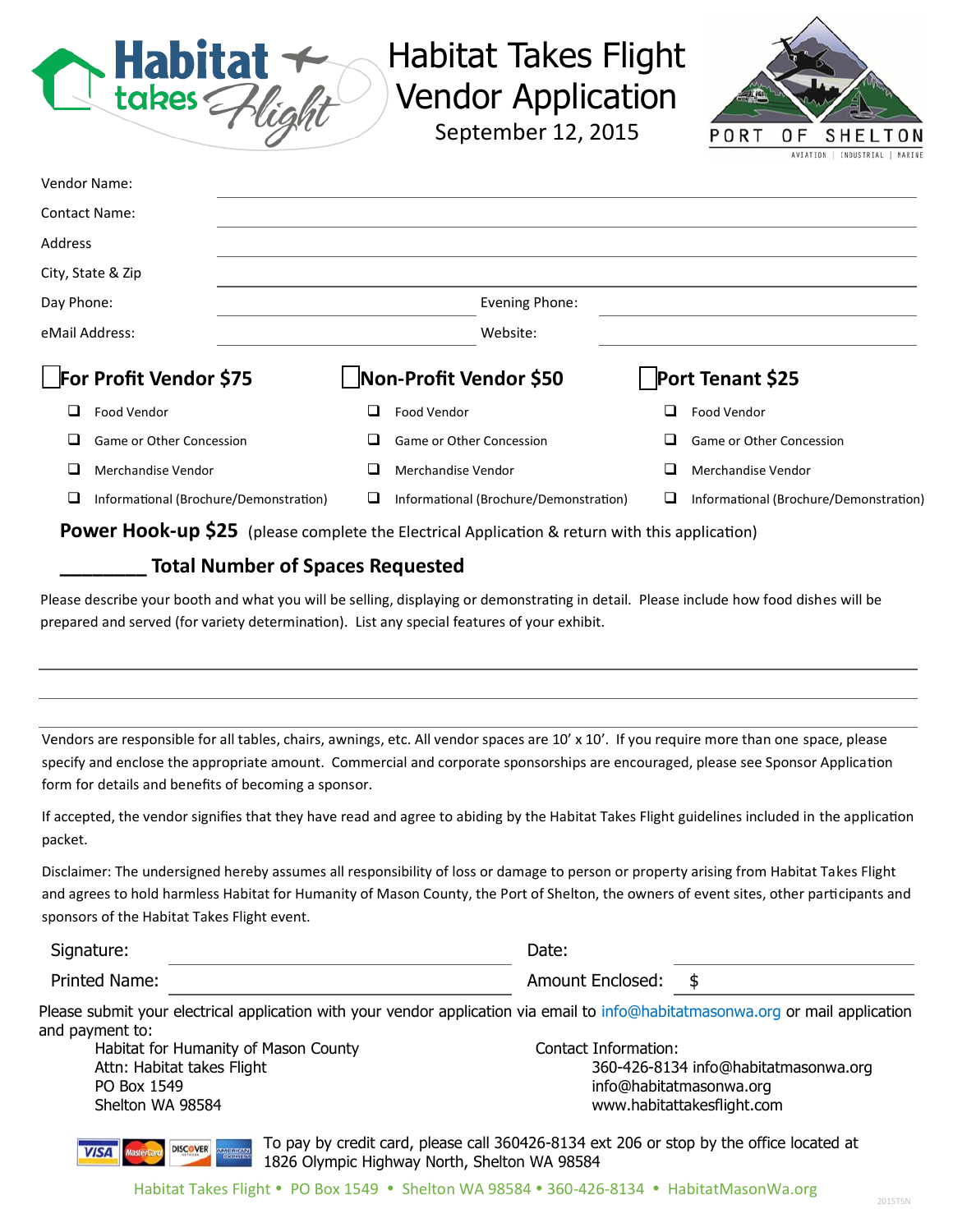

## Habitat Takes Flight Electrical Application

September 12, 2015



| Vendor Name:         |                |
|----------------------|----------------|
| <b>Contact Name:</b> |                |
| Day Phone:           | Evening Phone: |
| eMail Address:       |                |

Please provide us the following information so that we insure safe and adequate power for all vendors. Electrical requirements must be identified in advance. Please complete the information below for each item in your vendor space that will require electricity.

A \$25 electrical fee will be added to your booth fee.

Amperage and Wattage: Some devices may have one or the other, while some may list both amperage and wattage. Please provide as much information as you can. Also be sure to include an y letter designations (e.g. MA, KW or W).

Vendors are required to bring their own extension cords and may require up to 200 feet. Please note, ALL extension cords must be grounded.

| Description (please provide a brief description of electrical |          |                        |
|---------------------------------------------------------------|----------|------------------------|
| devices requiring power.                                      | Amperage | Wattage                |
|                                                               |          |                        |
|                                                               |          |                        |
|                                                               |          |                        |
|                                                               |          |                        |
|                                                               |          |                        |
|                                                               |          |                        |
|                                                               |          |                        |
|                                                               |          |                        |
| Signature:                                                    | Date:    |                        |
| <b>Printed Name:</b>                                          |          | \$<br>Amount Enclosed: |

Please submit your electrical application with your vendor application via email to info@habitatmasonwa.org or mail application and payment to:

Habitat for Humanity of Mason County The Contact Information: PO Box 1549 **info@habitatmasonwa.org** Shelton WA 98584 www.habitattakesflight.com

Attn: Habitat takes Flight 360-426-8134 info@habitatmasonwa.org



To pay by credit card, please call 360426-8134 extension 206 or stop by the office located at 1826 Olympic Highway North, Shelton WA 98584